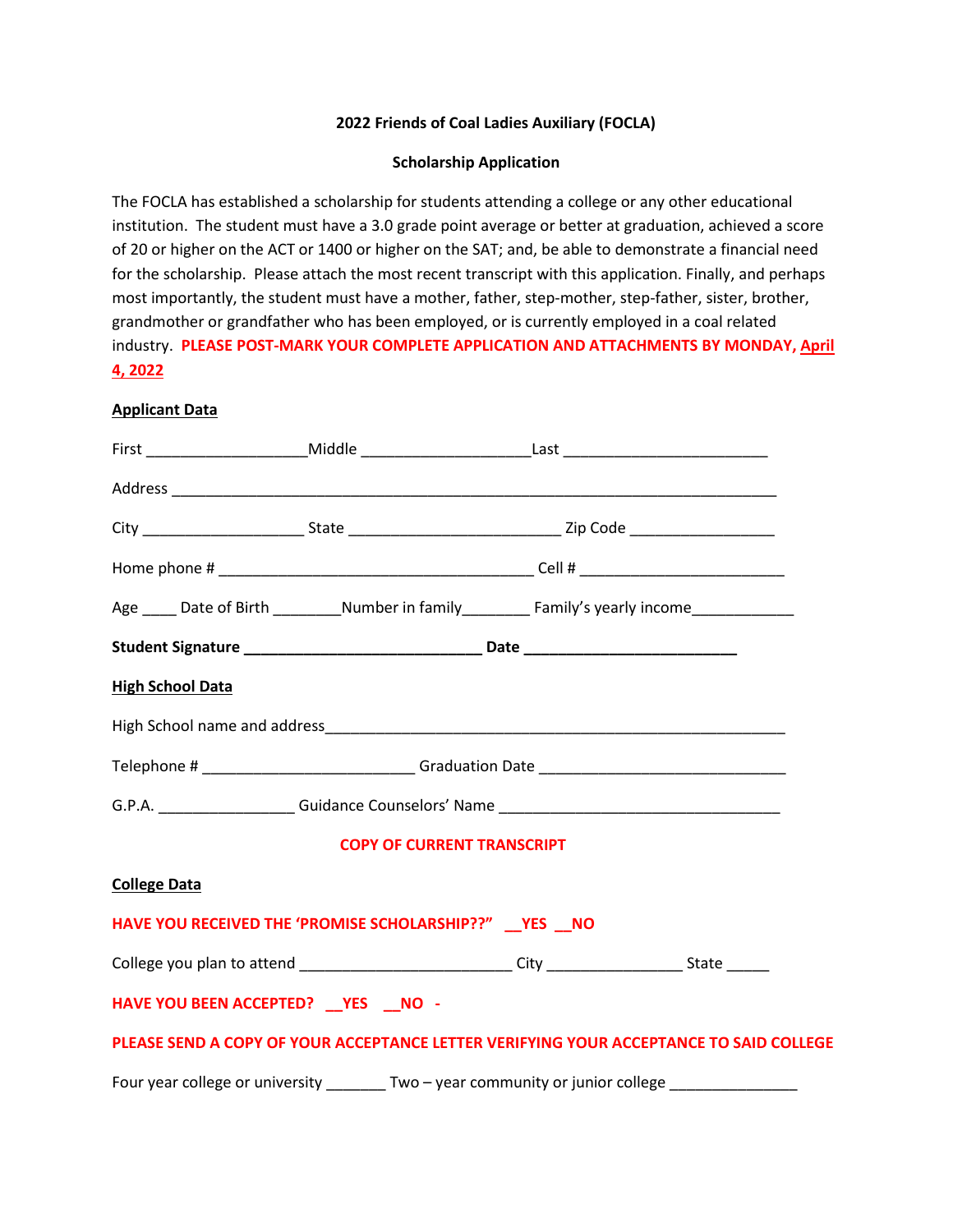|                                                                                                                                                                                                                                |                                                   | Vocational/technical school ______________ Business college _______________ Nursing school ______________ |  |
|--------------------------------------------------------------------------------------------------------------------------------------------------------------------------------------------------------------------------------|---------------------------------------------------|-----------------------------------------------------------------------------------------------------------|--|
|                                                                                                                                                                                                                                |                                                   |                                                                                                           |  |
|                                                                                                                                                                                                                                | <b>Activities</b>                                 |                                                                                                           |  |
| <b>Extracurricular Activities</b>                                                                                                                                                                                              |                                                   | <b>Position Held</b>                                                                                      |  |
| <b>Community and Volunteer Activities</b>                                                                                                                                                                                      |                                                   | <b>Position Held</b>                                                                                      |  |
|                                                                                                                                                                                                                                |                                                   |                                                                                                           |  |
| Work Experience New York Changes and Management Changes and Management Changes and Management Changes and Management Changes and Management Changes and Management Changes and Management Changes and Management Changes and M |                                                   | <b>Position/Job Description</b>                                                                           |  |
|                                                                                                                                                                                                                                |                                                   |                                                                                                           |  |
| <b>Awards and Honors</b>                                                                                                                                                                                                       | <u> 1989 - Johann Barbara, martxa alemaniar a</u> | <b>Describe the Honors and Why Received</b>                                                               |  |
|                                                                                                                                                                                                                                |                                                   |                                                                                                           |  |